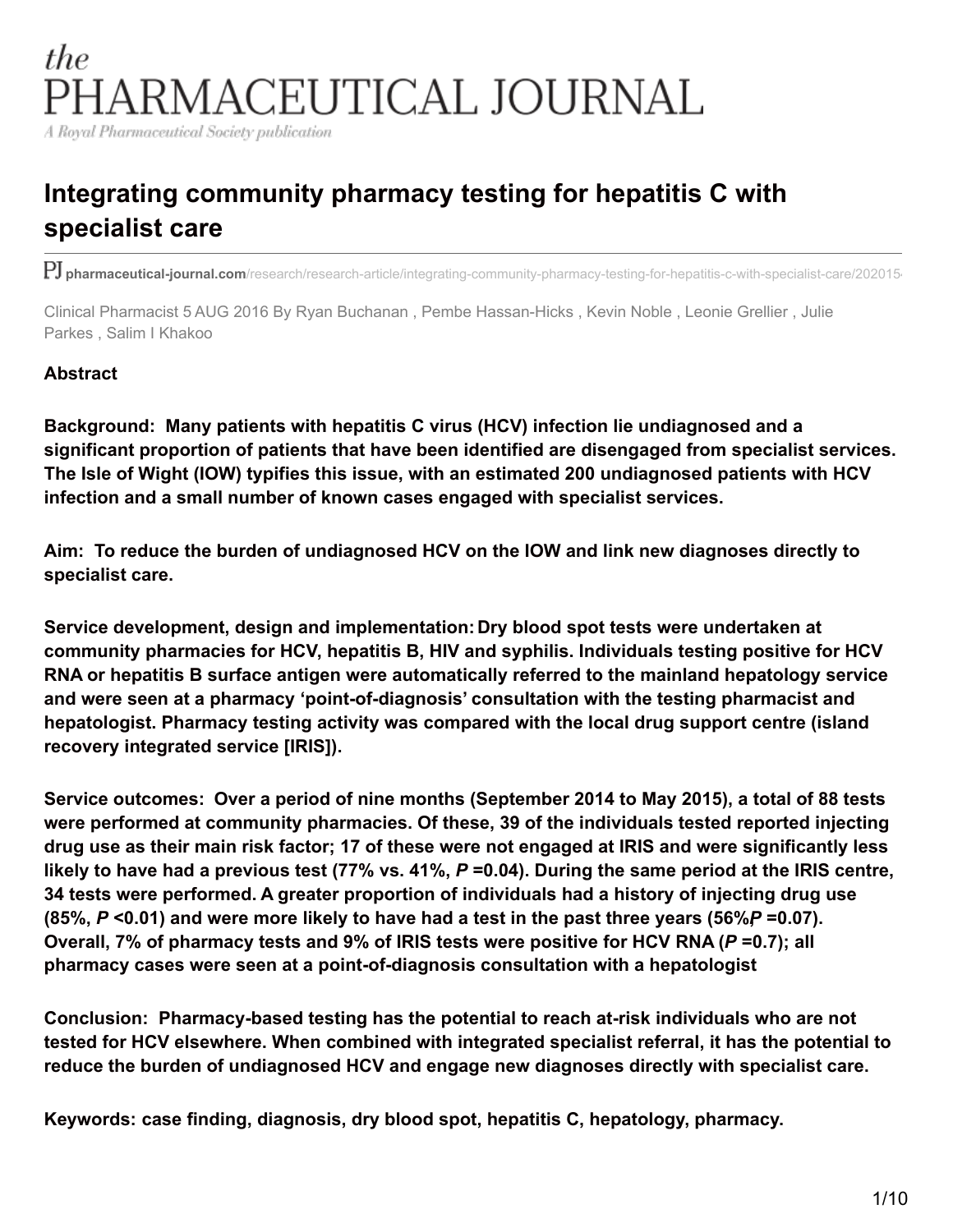**Original submitted: 21 April 2016; Revised submitted: 21 June 2016; Accepted for publication: 22 June 2016; Published (online): 5 August 2016**



Source: MedSci / Alamy Stock Photo

#### **Key points:**

Pharmacy-based dry blood spot testing for blood-borne viruses:

- Can be delivered by pharmacists as a routine service after a brief training intervention;
- Is accessible to individuals with a diverse range of risk factors;  $\bullet$
- Is accessed by people who inject drugs who are not engaged with community drug support services and who are less likely to have been tested before;
- Can identify undiagnosed cases of hepatitis C;  $\bullet$
- Can re-engage known cases of hepatitis C who have been lost to specialist follow-up;  $\bullet$
- Can be integrated with hepatology services to deliver prompt and convenient specialist care for positive cases.  $\bullet$

## **Introduction**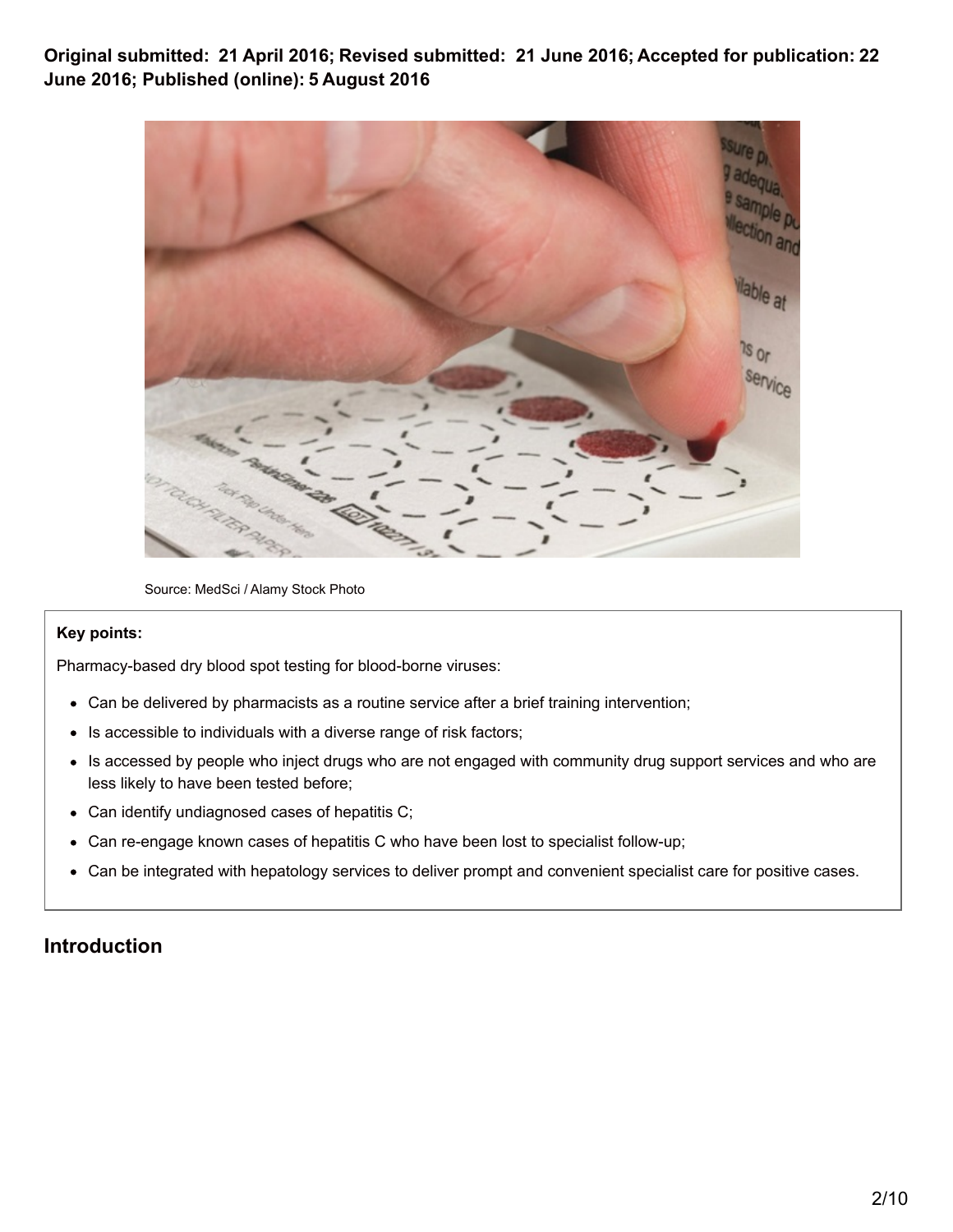<span id="page-2-3"></span><span id="page-2-2"></span><span id="page-2-1"></span><span id="page-2-0"></span>Hepatitis C virus (HCV) affects more than 200,000 people in the UK and accounts for an increasing burden of liver cirrhosis, cancer and mortality<sup>[\[1\]](#page-7-0)</sup>. In recent years there have been dramatic advances in HCV treatment; the new drug regimens are shorter, better tolerated and, since more than 90% of treated individuals achieve cure, they have the potential to significantly reduce global HCV prevalence<sup>[\[2\]](#page-8-0)[,\[3\]](#page-8-1)</sup>. However, challenges in the provision of HCV care remain, with the most pressing being the high proportion of undiagnosed infections<sup>[\[1\]](#page-7-0)[,\[4\]](#page-8-2)</sup>. More than 90% of new diagnoses of HCV in the UK are in people with a current or previous history of injecting drug use and, therefore, the majority of undiagnosed cases are likely to be hidden within this population<sup>[\[1\]](#page-7-0)</sup>. Barriers between this group and HCV care services are well described and include both specific challenges (e.g. difficult venepuncture<sup>[\[5\]](#page-8-3)</sup>) and systemic problems (e.g. stigmatisation and discrimination by healthcare providers<sup>[\[6\]](#page-8-4)</sup>, variable and inadequate testing service provision<sup>[\[7\]](#page-8-5)</sup> and complex, inflexible healthcare services<sup>[\[5\]](#page-8-3)</sup>). Targeted case-finding initiatives for HCV have been undertaken in a range of outpatient institutions and they have been effective at increasing testing activity, identifying previously undiagnosed cases and may increase treatment uptake<sup>[\[8\]](#page-8-6)[,\[9\]](#page-8-7)</sup>. They are also cost-effective and likely to become more so with new treatment regimes <sup>[\[10\]](#page-8-8)[,\[11\]](#page-8-9)[,\[12\]](#page-8-10)</sup>.

<span id="page-2-14"></span><span id="page-2-13"></span><span id="page-2-12"></span><span id="page-2-11"></span><span id="page-2-10"></span><span id="page-2-9"></span><span id="page-2-8"></span><span id="page-2-7"></span><span id="page-2-6"></span><span id="page-2-5"></span><span id="page-2-4"></span>Despite challenges, including the need for anonymity from other pharmacy clients and organisational resistance<sup>[\[13\]](#page-8-11)</sup>, community pharmacies are a valued resource for needle exchange<sup>[\[14\]](#page-8-12)</sup> and harm reduction advice for people who inject drugs (PWID), and have a positive impact on risk behaviours (e.g. increased use of clean syringes)<sup>[\[15\]](#page-8-13)</sup>. The National Institute for Health and Care Excellence (NICE), England's health technology assessment body, recommends that community pharmacies provide these services in the UK, and specifically cater for younger PWID and those injecting body-enhancing substances — two groups who may not access services in conventional drug support settings<sup>[\[16\]](#page-8-14)</sup>. The provision of community testing services for blood-borne viruses (BBV; e.g. HCV) is a logical next step in community pharmacy service development and may have value in reaching at-risk individuals in rural areas, where a lack of other local services and geographical barriers prevent testing<sup>[\[6\]](#page-8-4)</sup>.

<span id="page-2-16"></span><span id="page-2-15"></span>The Isle of Wight (IOW) is a rural, geographically isolated population off the south coast of the UK. In 2010, local pharmacists participated in a nationwide pilot of BBV and syphilis testing in community pharmacies that was supported by the Hepatitis C Trust<sup>[\[17\]](#page-8-15)</sup>. Nine pharmacies on the IOW took part and performed more than 100 tests, which represented the majority conducted nationally. Seven cases of RNA-positive HCV were identified, although it is not known whether they were new or existing cases. These cases were first referred to the local sexual health service and later referred to HCV services on the UK mainland (based in Southampton). Unfortunately, despite the success of the case finding, only one patient ever saw a specialist, no one received treatment and the service did not receive further funding<sup>[\[17\]](#page-8-15)</sup>.

<span id="page-2-17"></span>Based on a comparison between clinical records and Health Protection Agency (now part of Public Health England, an executive agency of the Department of Health in the UK) prevalence estimates, up to 200 cases of HCV remain undiagnosed on the IOW. Of the known cases, only a third are actively engaged in specialist care<sup>[\[18\]](#page-8-16)</sup>. When this is considered alongside the changing treatment landscape for HCV, it is clear that a new service is needed that integrates, through a robust referral pathway, effective pharmacy based case finding with locally available specialist care.

Accordingly, this is a report of a nine-month pilot (September 2014 to May 2015) of a pharmacy-based testing service for HCV, other BBV and syphilis. Where necessary, a novel automated referral pathway to hepatology specialists on the UK mainland and a point-of-diagnosis pharmacy-based specialist consultation were incorporated.

### **Method**

### **Service development and implementation**

Pinnacle Health LLP, an agency specialising in developing health services, was commissioned by the IOW local authority to design and implement the service; the step-by-step service guide is available in the supplementary information (see online supplementary information, 'Appendix 1'). All 31 community pharmacies on the IOW were given the opportunity to participate in the service. In total, 22 community pharmacies enrolled in the initiative, which provided at least one testing pharmacy within every town on the IOW. In general, participating pharmacies had previously been engaged in local service development, had an experienced full-time pharmacist, and had expertise in the delivery of needle exchange and opiate substitution therapy.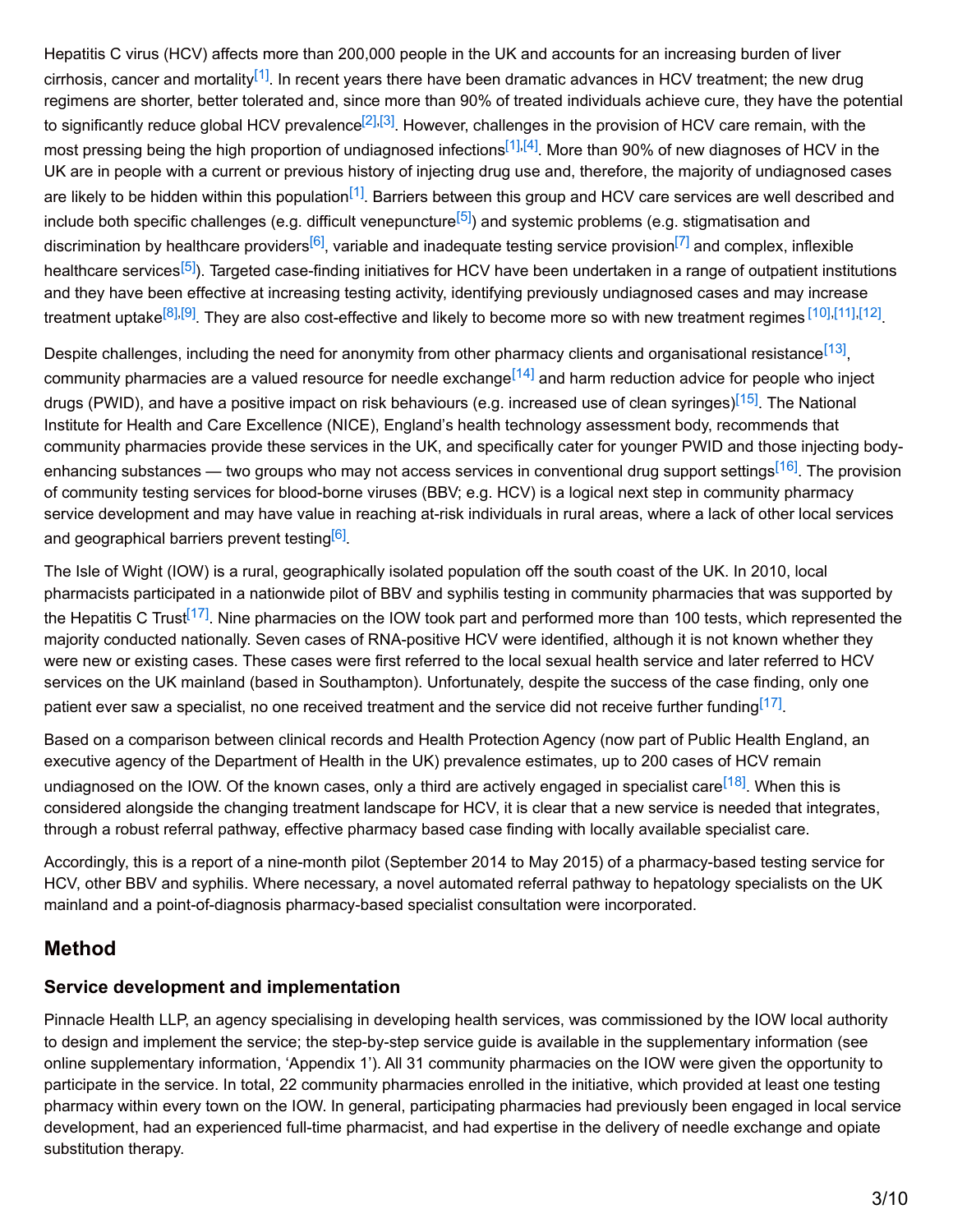A four-hour training event was held for pharmacists on pre-test and post-test counselling, as well as the practical aspects of conducting a dry blood spot (DBS) test (see online supplementary information 'Appendix 1' for more detail). The event also featured sessions by allied professionals on the clinical aspects of HCV, hepatitis B virus (HBV), syphilis and HIV. At the outset of the initiative, pharmacies not offering the test were visited to ensure they were equipped with the necessary information to advise and signpost individuals to a testing site.

Pharmacists were trained to offer testing to anyone attending for needle exchange and opiate substitution therapy. In addition, an island-wide advertising campaign, entitled "Are you one of the missing 200?", was undertaken by pharmacy and local hospital services (see 'Supplementary Figure 1: A bus side advertisement'). This campaign incorporated radio interviews, bus side banners and local press editorials, and aimed to highlight the range of risk factors for HCV and encourage self-referral for pharmacy-based testing.

Each patient underwent pre-test counselling with a trained pharmacist. This included a description of the test procedure, follow-up arrangements and verbal consent for onward referral. The DBS sample (Abbott Architect) was taken by the pharmacist and sent to the Manchester Royal Infirmary (UK) where a positive test for HCV antibody prompted in-house polymerase chain reaction (PCR) for RNA and genotyping. Any individuals testing positive for HCV RNA or HBV surface antigen received an automatic secure email referral via PharmOutcomes™ software to the local hepatology service. Follow-up appointments were typically seven days later (see 'Figure 1: The design and implementation').

In the event of a positive test for HBV surface antigen or HCV RNA, a member of the hepatology team attended the pharmacy for a point-of-diagnosis consultation with the patient and testing pharmacist. This included further blood tests, clinical examination and, where appropriate, referral for liver imaging and HCV treatment. Positive tests for HIV and syphilis were referred to the local sexual health service (see 'Figure 1: The design and implementation').



Figure 1: Service design and implementation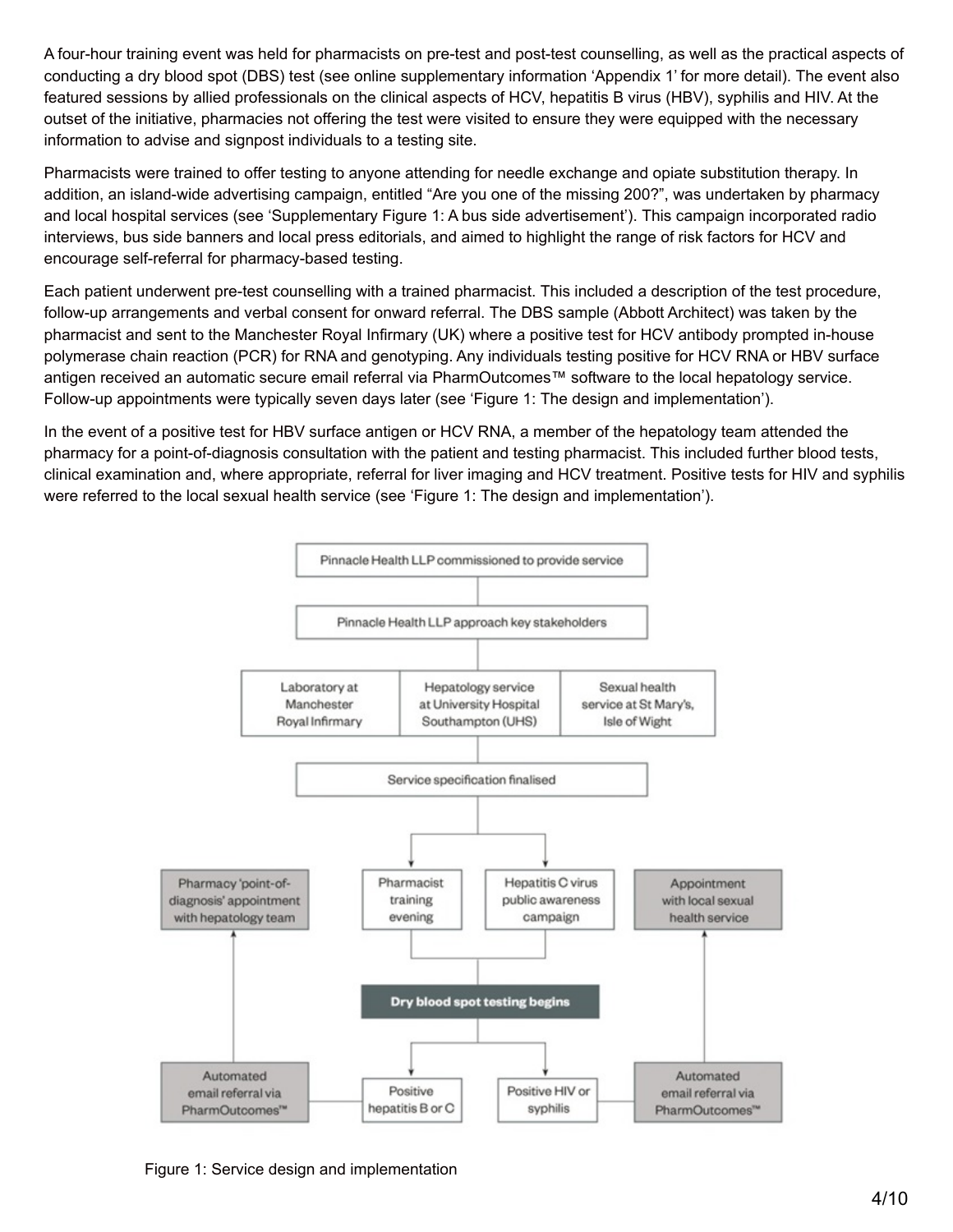The design and implementation of a pharmacy dry blood spot testing service for blood-borne viruses and syphilis on the Isle of Wight

#### **Funding**

The IOW local authority funded the service, including the pharmacist's time to collect samples, DBS kits and the testing of samples at Manchester Royal Infirmary. Each pharmacy received £30 per test, which was split into £15 for sample collection and the entry of results into PharmOutcomes, and  $£15$  for the delivery of the results to the client. The hepatology team were funded jointly by a National Institute of Health research (NIHR) fellowship and a GILEAD LTD fellowship. Funding for a specialist hepatitis nurse based at St Mary's Hospital on the IOW was secured from the local clinical commissioning group. This specialist role has outreach capacity built into the service specification and job plan and, therefore, gives sustainability to the integrated service in its current form.

#### **Data analysis**

PharmOutcomes software routinely collected data on those individuals undertaking a test at the community pharmacy. This was compared with individuals tested at the island recovery integrated service (IRIS) across the same time period. Data analysis was performed using Microsoft Excel (2011) and *P* values for significance were calculated using the GraphPad QuickCalcs<sup>[\[19\]](#page-9-0)</sup>.

### <span id="page-4-0"></span>**Results**

#### **Service outcomes**

Between September 2014 and May 2015, a total of 88 individuals underwent pharmacy-based testing. A range of testing activity was documented at the 22 participating pharmacies; three pharmacies accounted for 55% of tests and five undertook no testing at all.

Of those patients tested, 54% were male and the average age was 40 years (range 22–71 years). A range of indications for testing were also present, these are summarised in 'Figure 2: The disclosed primary risk factor for persons undergoing a community pharmacy blood-borne virus and syphilis test'.



\*Close contact includes: sexual exposures and 'close contact' with a known infected person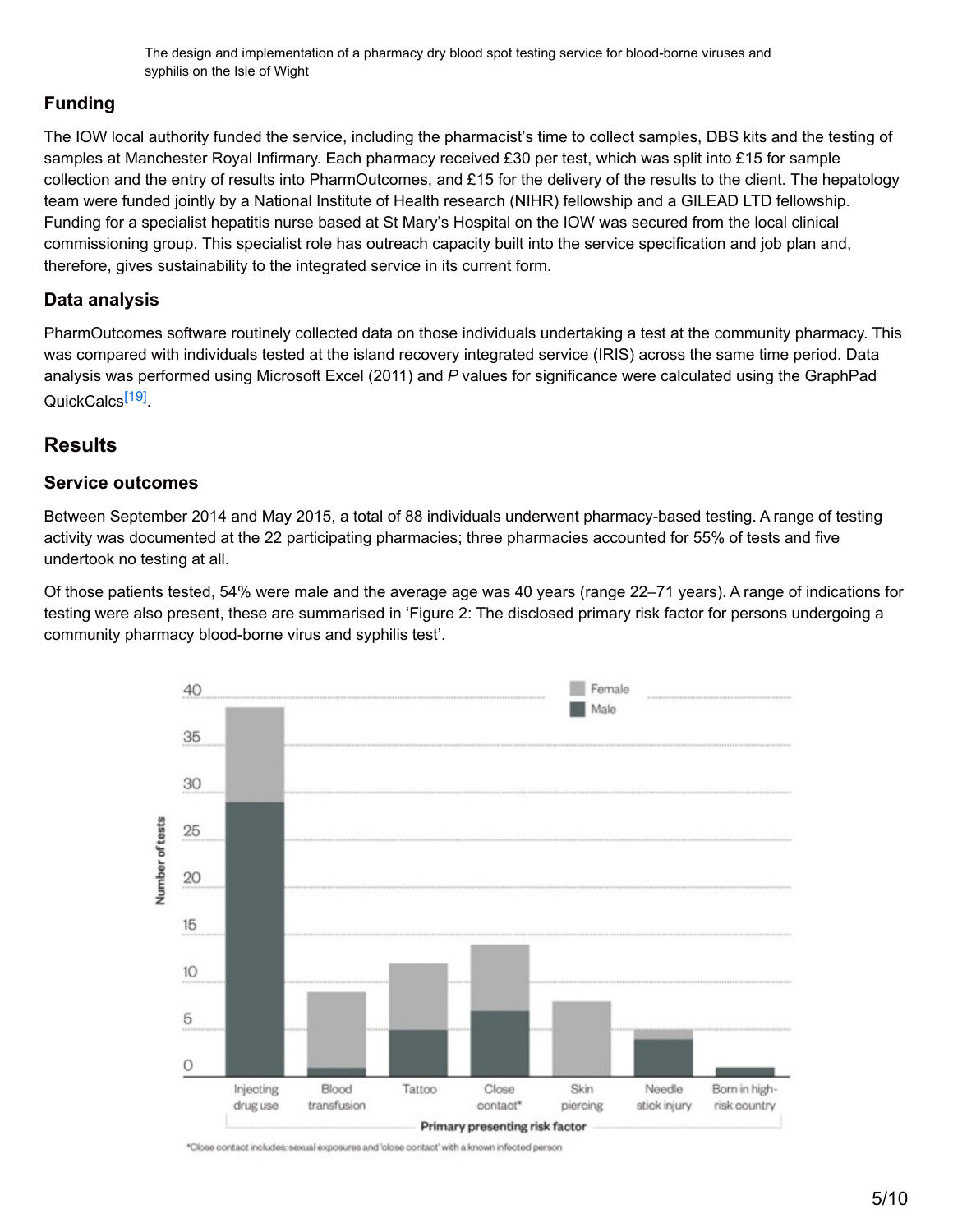Figure 2: Primary risk factors disclosed during testing

The disclosed primary risk factor for persons undergoing a community pharmacy blood-borne virus and syphilis test

There was heterogeneity in the primary presenting risk factor for testing between males and females. A significantly greater proportion of males disclosed a history of injecting drug use (62%, *P* <0.01), whereas a significantly greater proportion of females reported a historical blood transfusion (20%, *P* =0.01) and a skin piercing in a high-risk environment (20%, *P* <0.01) (see figure 2).

Overall, 16 (18%) of tested individuals presented as a result of the publicity campaign, with the remainder of patients directly recruited by pharmacists. Of those responding to the public health campaign, the primary risk factor was very varied: five patients reported having a skin piercing in a high risk environment, three patients (19%) reported a tattoo in a high risk environment and three patients (19%) disclosed close contact with a person known to be infected with a BBV. Just two patients (13%) reported injecting drug use. This was significantly different from those recruited directly by the testing pharmacist, 36 (50%, *P* <0.01) of whom reported injecting drug use.

Overall, injecting drug use was the most common reported risk factor. These individuals were significantly more likely to have a history of incarceration (55%, *P* <0.01) and to have had a test in the past three years (62%, *P* <0.01), compared with those reporting an alternative risk factor (Table 1-A). In total, 17 (44%) of patients who reported previous injecting drug use were not engaged at the IRIS centre. Compared with those PWID who did attend the centre, they were significantly less likely to report a test in the past three years (41% vs 77%, *P* =0.04) (Table 1-B).

**Table 1: Demographics of individuals tested for blood-borne viruses and syphilis at community pharmacies on the Isle of Wight during the nine-month pilot period (September 2014 to May 2015)**

|                                                          | A                                       |                                     |                           | B                                                  |                                                           |                       | $\mathbf{C}$                      |                                   |                           |
|----------------------------------------------------------|-----------------------------------------|-------------------------------------|---------------------------|----------------------------------------------------|-----------------------------------------------------------|-----------------------|-----------------------------------|-----------------------------------|---------------------------|
|                                                          | <b>Pharmacy</b><br>non-PWID<br>$(n=49)$ | Pharmacy<br><b>PWID</b><br>$(n=39)$ | $\boldsymbol{P}$<br>value | Pharmacy<br><b>PWID IRIS</b><br>client<br>$(n=22)$ | Pharmacy<br><b>PWID</b><br>non-IRIS<br>client<br>$(n=17)$ | $\mathsf{P}$<br>value | Pharmacy<br>all tests<br>$(n=88)$ | <b>IRIS</b><br>centre<br>$(n=34)$ | $\boldsymbol{P}$<br>value |
| Age<br>(years)                                           | 40                                      | 40                                  | 1                         | 40                                                 | 40                                                        | 1                     | 40                                | 35                                | 0.1                       |
| <b>Previous</b><br>test in<br>past<br>three<br>years (%) | 8(16)                                   | 24(62)                              | < 0.01                    | 17(77)                                             | 7(41)                                                     | 0.04                  | 32(36)                            | 19(56)                            | 0.07                      |
| <b>Prison</b><br>history<br>$(n^*)$                      | 3(47)                                   | 17(31)                              | < 0.01                    | 10(19)                                             | 7(12)                                                     | $\mathbf 1$           | 21(78)                            | 12(34)                            | 0.26                      |
| <b>IDU</b> main<br><b>RF (%)</b>                         | $\overline{\phantom{a}}$                | $\overline{\phantom{a}}$            | $\blacksquare$            | $\overline{\phantom{a}}$                           | $\overline{\phantom{a}}$                                  | $\qquad \qquad -$     | 36(41)                            | 29(85)                            | < 0.01                    |
| <b>Positive</b><br><b>HCV RNA</b><br>$(\%)$              | 1(2)                                    | 5(13)                               | 0.08                      | 2(9)                                               | 3(18)                                                     | 0.63                  | 6(7)                              | 3(9)                              | 0.7                       |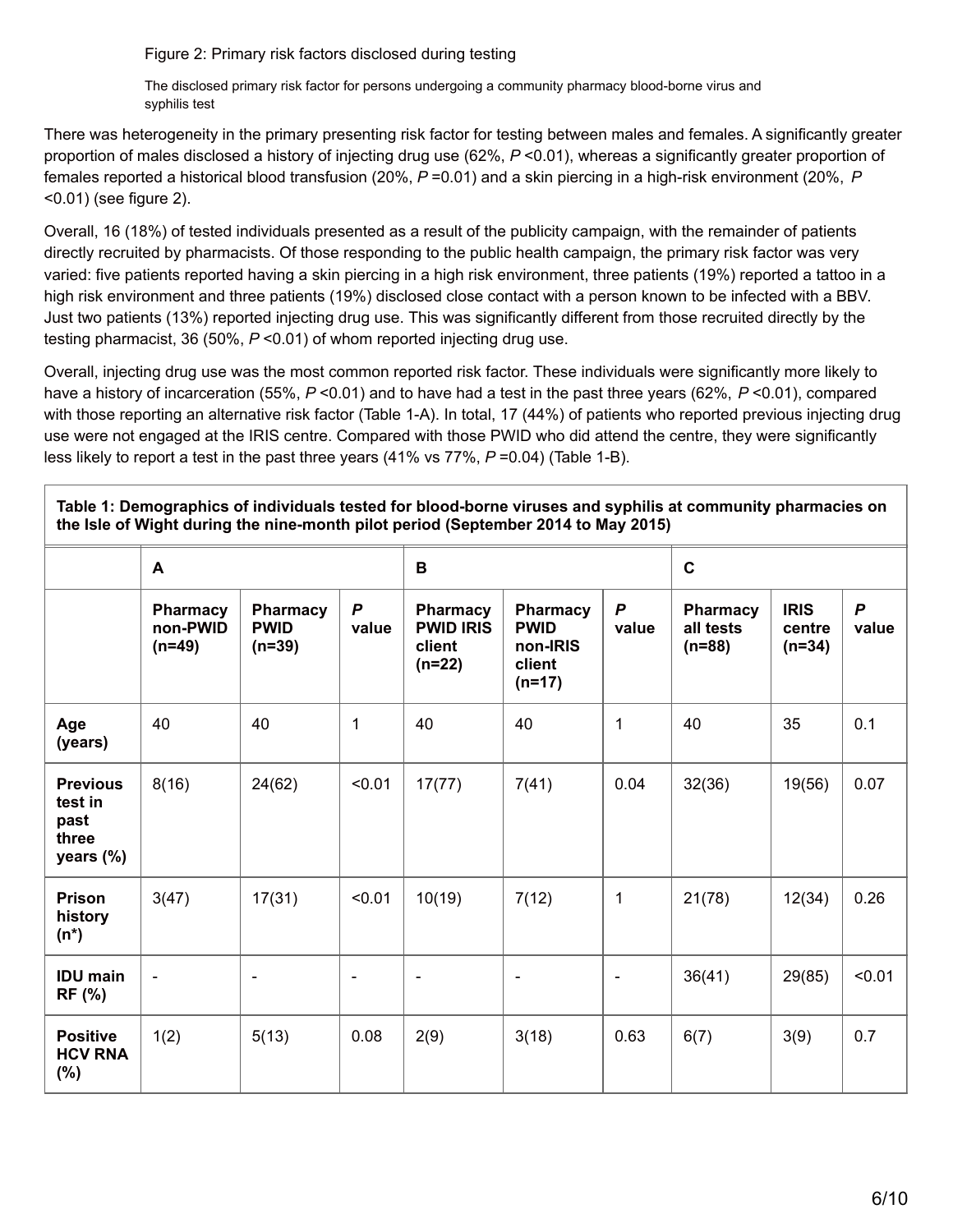**Table 1: Demographics of individuals tested for blood-borne viruses and syphilis at community pharmacies on the Isle of Wight during the nine-month pilot period (September 2014 to May 2015)**

| <b>Positive</b><br>patients<br>seen by<br>specialist<br>(%) | 1(100) | 5(100) | 2(100) | 3(100) | 6(100) | 0(0) | < 0.01 |
|-------------------------------------------------------------|--------|--------|--------|--------|--------|------|--------|
|                                                             |        |        |        |        |        |      |        |

A) Comparing pharmacy-tested individuals with and without a history of injecting drugs use. B) Comparing pharmacytested individuals with a history of injecting drug use who are and are not clients at the island recovery integrated service (IRIS) drug support centre. C) All pharmacy-tested individuals compared with those tested at the IRIS drug support centre during the same period.

HCV: Hepatitis C virus; IDU: Injecting drug use; RF: Risk factor; PWID: people who inject drugs, IRIS: Island integrated recovery service

\*Ten pharmacy clients declined to give details of previous incarceration

Overall, 34 tests were undertaken at the IRIS centre during the same nine-month period. These individuals were younger (35 years, *P* =0.01), more likely to have had a previous test (56%, *P* =0.07) and a larger proportion reported injecting drug use as their primary risk factor (85%, *P* <0.01) (Table 1-C).

A similar proportion of pharmacy and IRIS centre tests were positive for HCV (7% and 9%, respectively), with the greatest proportion of positive pharmacy tests being in PWID not engaged at the IRIS centre (Table 1-B). All individuals from the IRIS centre and community pharmacies had genotype 3 HCV (the most treatment-resistant and most aggressive type of HCV), with the exception of two cases of genotype 1 virus (the most common virus form) diagnosed at the same pharmacy. These two patients were in a sexual relationship and admitted sharing drug injection paraphernalia.

Patients positively identified in community pharmacies attended a point-of-diagnosis consultation with the testing pharmacist and hepatology specialist from the UK mainland. All patients had baseline investigations and remain actively engaged in the HCV care pathway, where two patients have now commenced treatment. Of the three patients who tested positive at IRIS, all were appropriately referred but, at the time of acceptance for publication, none have been seen by a hepatology specialist. During the pilot a single positive test for HBV surface antigen was obtained from one patient that went on to be spontaneously clear. No positive cases of HIV or syphilis were identified.

# **Discussion**

This article describes a nine-month integrated HCV care initiative between community pharmacies on the IOW and specialist hepatology services. It is, to the best of the authors' knowledge, unique in medical and pharmaceutical practice.

<span id="page-6-3"></span><span id="page-6-2"></span><span id="page-6-1"></span><span id="page-6-0"></span>The provision of pharmacy-based testing more than trebled the number of tests for HCV undertaken in community open access settings during the pilot period and provides additional capacity for testing in the future. DBS testing for BBV and syphilis avoids the challenges of venepuncture and it was possible for community pharmacists to conduct the procedure as a routine service after a short training intervention<sup>[\[20\]](#page-9-1)</sup>. DBS testing has been successfully implemented in a variety of other community locations in the UK, but we have demonstrated that pharmacies are able to reach patients with more diverse risk factors, who are not engaged with, and are therefore less likely to have been tested at, other services<sup>[\[21\]](#page-9-2)[,\[22\]](#page-9-3)[,\[23\]](#page-9-4)</sup>. This may be because of the inherently non-stigmatising nature of community pharmacies and the co-provision of a range of other services, such as routine prescriptions and needle exchange.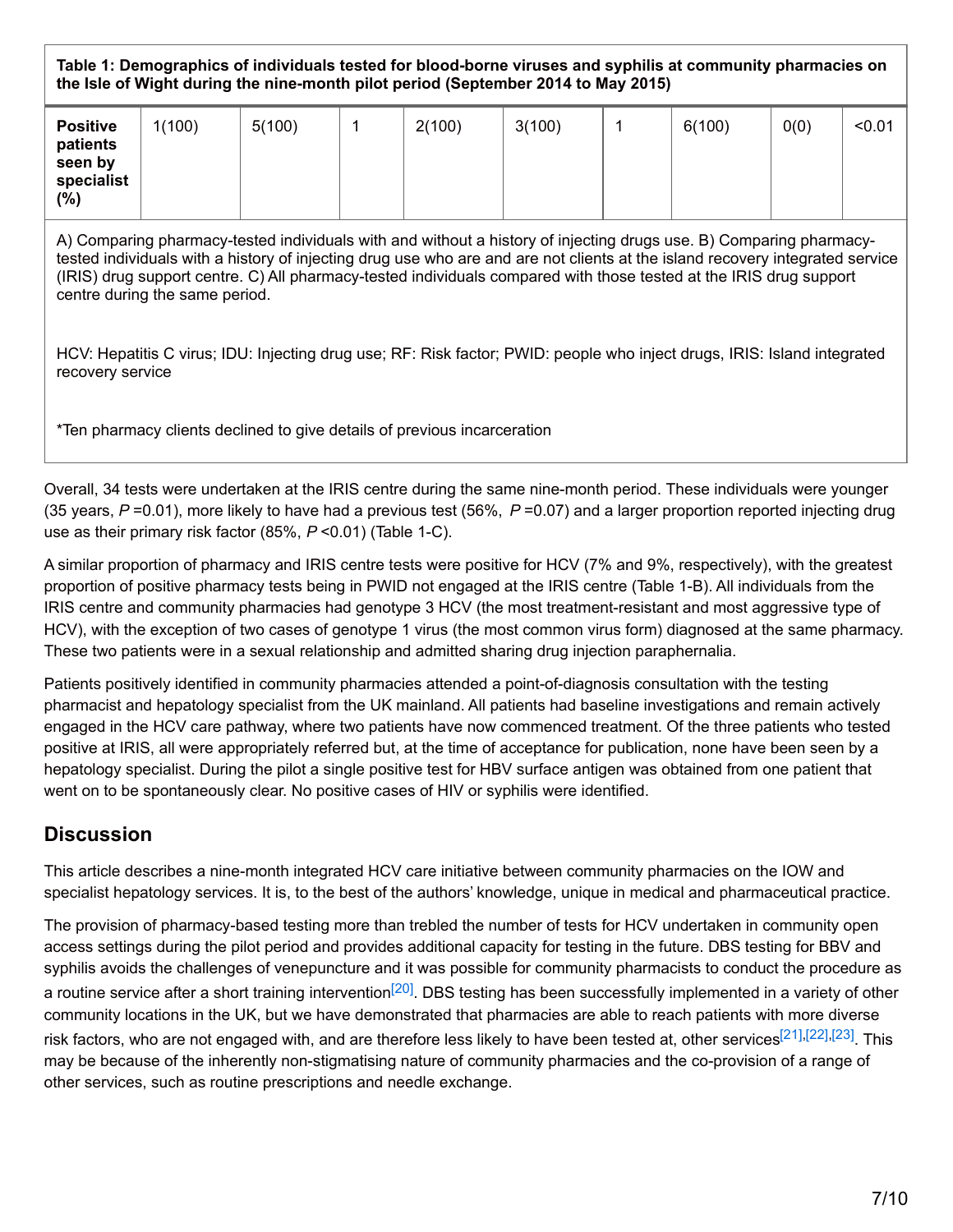Of the 22 pharmacies enrolled into this service, three conducted the majority of tests, raising questions about whether the delivery of such a service is a realistic prospect in all pharmacies. Testing activity did correlate closely with needle exchange activity, but may also reflect the experience of the pharmacist, engagement with testing training sessions, staff turnover and the availability of facilities (e.g. a private treatment room). Accordingly, future service provision should target 'flagship' pharmacies with enthusiastic, experienced staff and adequate resources. In non-testing pharmacies, a focus should be placed on raising awareness about who is at risk from BBV and where they can be signposted for testing.

<span id="page-7-1"></span>Other case finding initiatives for HCV have been successful in identifying large numbers of new or previously 'lost to follow-up' cases of HCV, however, engaging patients with specialist follow-up has proved challenging<sup>[\[22\]](#page-9-3)[,\[24\]](#page-9-5)</sup>. The referral software PharmOutcomes was successful in automatically and reliably sending a secure email to the hepatology team, notifying them of the positive result along with a date and time for the pharmacy-based consultation. In reality, however, the team were not always able to attend on the nominated day and so liaised directly with the pharmacy to plan an alternative appointment. This was easily achieved in all positive cases and highlighted to the medical team how readily pharmacists can communicate with and access positively-identified patients. The majority of new cases identified in this pilot were PWID, a group who are particularly difficult to engage with hospital services<sup>[\[4\]](#page-8-2)[,\[6\]](#page-8-4)</sup>. Their apparent willingness to attend a pharmacy for a point-of-diagnosis consultation was striking and highlights the potential utility of local pharmacies as venues for community-based HCV treatment in the future. Such a service could perhaps be integrated with other pharmacy services, including opiate replacement therapy and needle exchange.

Moving forward, this integrated service can be implemented more widely. On the IOW it identified and engaged new cases of HCV, while in more urban and ethnically diverse communities it could have value in identifying individuals with HIV and HBV. However, to introduce the service elsewhere there will need to be local 'buy in' and flexibility from hepatology and sexual health services, as well as enthusiasm from the local pharmaceutical committee (LPC). Furthermore, there will need to be provision of adequate financial resources from local healthcare commissioners.

# **Conclusion**

This pilot has demonstrated that pharmacy-based testing for BBV and syphilis is accessible and acceptable to individuals with a wide range of infection risk factors, and can identify previously undiagnosed cases of HCV. The pilot has also shown that pharmacists and hepatologists can work collaboratively to provide readily accessible, community services for patients with HCV and thereby secure patient engagement at the beginning of their care pathway. If implemented more widely, this strategy has the potential to identify, engage and cure patients with HCV across the UK and, therefore, contribute to the wider fight against liver-related morbidity and mortality.

**Ryan Buchanan** is hepatology registrar, Department of Hepatology, Faculty of Medicine, University of Southampton and hepatology research fellow, Public Health Sciences & Medical Statistics, Faculty of Medicine, University of Southampton. **Pembe Hassan-Hicks** is pharmacist at Regent Pharmacy, Isle of Wight. **Kevin Noble** is managing partner, pharmacist at Pinnacle Health LLP, Isle of Wight. **Leonie Grellier** is consultant gastroenterologist, Department of Gastroenterology, St Mary's Hospital, Isle of Wight. **Julie Parkes** is associate professor Public Health, Public Health Sciences & Medical Statistics, Faculty of Medicine, University of Southampton. **Salim I Khakoo** is professor of hepatology, Faculty of Medicine, University of Southampton. **Correspondence to:** ryan.buchanan@nhs.net

#### **Financial and conflicts of interest disclosure:**

Salim I Khakoo and Ryan Buchanan received funding from Gilead Ltd. Kevin Noble is one of two managing partners in Pinnacle Health LLP who are responsible for the PharmOutcomes system. The authors have no other relevant affiliations or financial involvement with any organisation or entity with a financial interest in or financial conflict with the subject matter or materials discussed in this manuscript. No writing assistance was utilised in the production of this manuscript.

#### **References:**

<span id="page-7-0"></span>[\[1\]](#page-2-0) Public Health England. *Hepatitis C in the UK*. 2014. Available at: [https://www.gov.uk/government/publications/hepatitis](https://www.gov.uk/government/publications/hepatitis-c-in-the-uk)c-in-the-uk (accessed July 2016).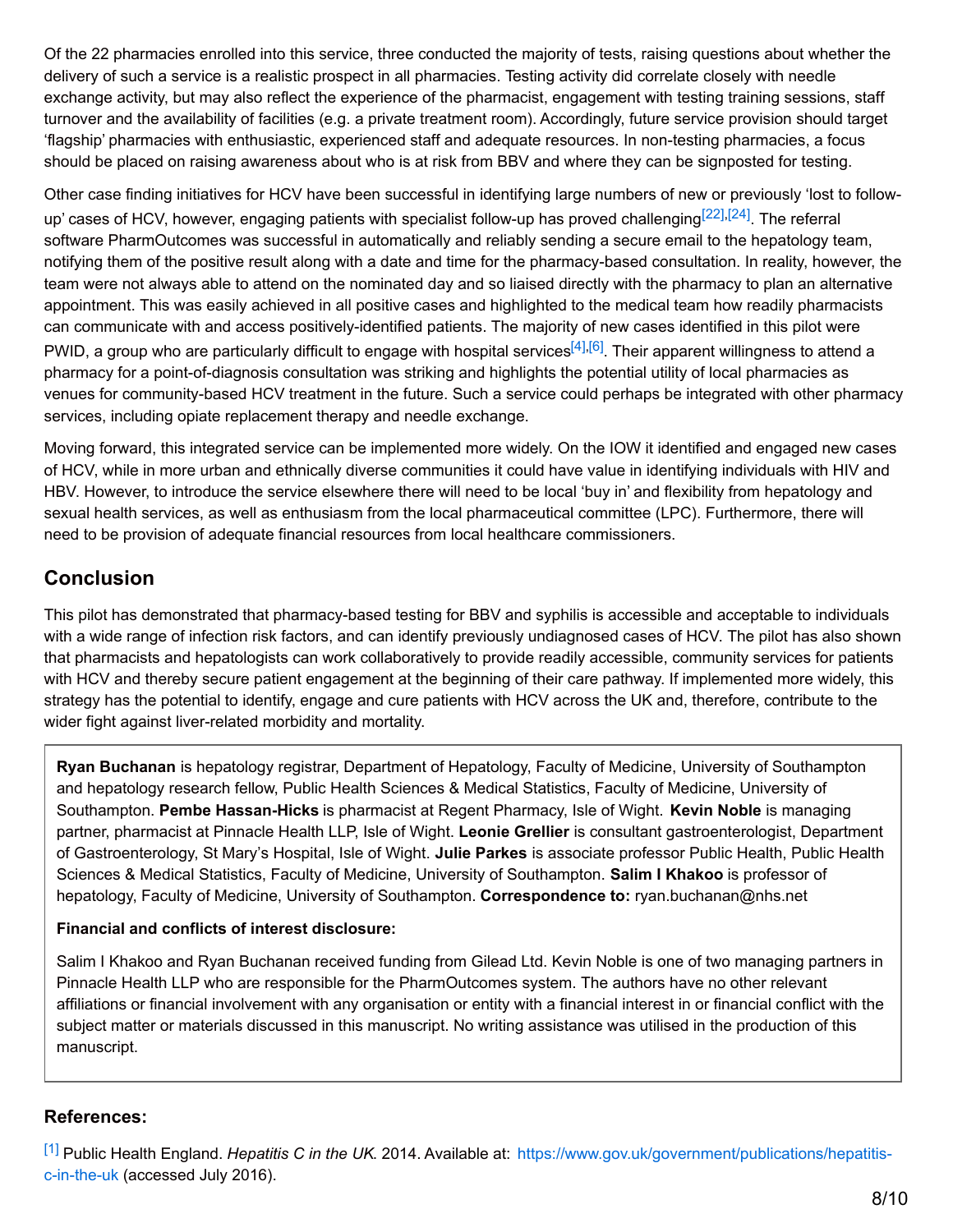<span id="page-8-0"></span>[\[2\]](#page-2-1) Webster DP, Klenerman P& Dusheiko GM. Hepatitis C. *The Lancet* [2015;385\(9973\):1124–1135.](http://dx.doi.org/10.1016/s0140-6736(14)62401-6 ) doi: 10.1016/S0140- 6736(14)62401-6

<span id="page-8-1"></span>[\[3\]](#page-2-2) Bennett H, McEwan P, Sugrue D *et al*. Assessing the long-term impact of treating hepatitis C virus (HCV)-infected people who inject drugs in the UK and the relationship between treatment uptake and efficacy on future infections. *PLoS One* 2015;10(5):e0125846. doi: [10.1371/journal.pone.0125846](http://dx.doi.org/10.1371/journal.pone.0125846)

<span id="page-8-2"></span>[\[4\]](#page-2-3) McGowan CE & Fried MW. Barriers to hepatitis C treatment. *Liver Int* 2012;32:151–156. doi: 10.1111/j.1478- [3231.2011.02706.x](http://dx.doi.org/10.1111/j.1478-3231.2011.02706.x)

<span id="page-8-3"></span>[\[5\]](#page-2-4) World Health Organisation. Barriers and facilitators to hepatitis C treatment for people who inject drugs: A qualitativestudy. 2012. Available at: http://www.euro.who.int/ data/assets/pdf\_file/0011/179750/Barriers-and-facilitators-to-hepatitis-C-treatment-for-PWID-A-qualitative-study-June-2012-rev-5.pdf?ua=1 (accessed July 2016).

<span id="page-8-4"></span>[\[6\]](#page-2-5) Harris M & Rhodes T. Hepatitis C treatment access and uptake for people who inject drugs: a review mapping the role of social factors. *Harm Reduct J* 2013;10:7. doi: [10.1186/1477-7517-10-7](http://dx.doi.org/10.1186/1477-7517-10-7)

<span id="page-8-5"></span>[\[7\]](#page-2-6) Parkes J, Roderick P, Bennett-Lloyd B *et al*. Variation in hepatitis C services may lead to inequity of heath-care provision: a survey of the organisation and delivery of services in the United Kingdom. *BMC Public Health* 2006;6(1):3. doi: [10.1186/1471-2458-6-3](http://dx.doi.org/10.1186/1471-2458-6-3)

<span id="page-8-6"></span>[\[8\]](#page-2-7) Aspinall EJ, Doyle JS, Corson S *et al*. Targeted hepatitis C antibody testing interventions: a systematic review and meta-analysis. *Eur J Epidemiol* 2015;30(2):115–129. doi: [10.1007/s10654-014-9958-4](http://dx.doi.org/10.1007/s10654-014-9958-4 )

<span id="page-8-7"></span>[\[9\]](#page-2-8) Chou R, Cottrell E, Wasson N *et al*. Screening for hepatitis C virus infection in adults. Comparative effectiveness review No. 69. (Prepared by the Oregon Evidence-based Practice Center under Contract No. 290-2007-10057-I.). *AHRQ - Agency Healthc Res Qual*. 2012;12(13).

<span id="page-8-8"></span>[\[10\]](#page-2-9) Martin NK, Vickerman P, Miners A *et al*. Cost–effectiveness of hepatitis C virus antiviral treatment for injection drug user populations. *Hepatology* 2012;55(1):49–57. doi: [10.1002/hep.24656](http://dx.doi.org/10.1002/hep.24656)

<span id="page-8-9"></span>[\[11\]](#page-2-10) Martin NK, Hickman M, Miners A *et al*. Cost–effectiveness of HCV case-finding for people who inject drugs via dried blood spot testing in specialist addiction services and prisons. *BMJ Open* 2013;3(8). doi: [10.1136/bmjopen-2013-003153](http://dx.doi.org/10.1136/bmjopen-2013-003153)

<span id="page-8-10"></span>[\[12\]](#page-2-11) Castelnuovo E, Thompson-Coon J, Pitt M *et al*. The cost-effectiveness of testing for hepatitis C in former injecting drug users. *Health Technol Assess* 2006;10(32). doi: [10.3310/hta10320](http://dx.doi.org/10.3310/hta10320)

<span id="page-8-11"></span>[\[13\]](#page-2-12) Hammett TM, Phan S, Gaggin J *et al*. Pharmacies as providers of expanded health services for people who inject drugs: a review of laws, policies, and barriers in six countries. *BMC Health Serv Res* [2014;14\(1\):261.](http://dx.doi.org/10.1186/1472-6963-14-261) doi: 10.1186/1472- 6963-14-261

<span id="page-8-12"></span>[\[14\]](#page-2-13) Yang Y, Latkin C, Luan R *et al*. Reality and feasibility for pharmacy-delivered services for PWID in Xichang, China: Comparisons between pharmacy staff and PWID. *Int J Drug Policy* 2015;27:113–120. doi: [10.1016/j.drugpo.2015.05.015](http://dx.doi.org/10.1016/j.drugpo.2015.05.015)

<span id="page-8-13"></span>[\[15\]](#page-2-14) Lewis CF, Rivera AV, Crawford ND *et al*. Pharmacy-randomized intervention delivering HIV prevention services during the syringe sale to people who inject drugs in New York City. *Drug Alcohol Depend* 2015;153:72–77. doi: [10.1016/j.drugalcdep.2015.06.006](http://dx.doi.org/10.1016/j.drugalcdep.2015.06.006)

<span id="page-8-14"></span>[\[16\]](#page-2-15) National Institute for Health and Care Excellence. *Needle & syringe programmes.* NICE clinical guideline PH52. 2014. Available at: [www.nice.org.uk/guidance/PH52](http://www.nice.org.uk/guidance/PH52) (accessed July 2016).

<span id="page-8-15"></span> $[17]$  Hepatitis C Trust. Pharmacy-based Hepatitis testing. 2013. Available at: www.hcvaction.org.uk/sites/default/files/resources/Pharmacy[based%20testing%20for%20hepatitis%20B%20and%20hepatitis%20C%20\(hep%20c%20trust\).pdf](http://www.hcvaction.org.uk/sites/default/files/resources/Pharmacy-based testing for hepatitis B and hepatitis C (hep c trust).pdf) (accessed July 2016).

<span id="page-8-16"></span>[\[18\]](#page-2-17) Health Protection Agency. Hepatitis C in South East Region 2011. Available at:

[http://www.yhln.org.uk/data/documents/Useful%20Documents%20area/Hepatitis%20C%20in%20the%20UK%20\(HPA\)%2](http://www.yhln.org.uk/data/documents/Useful Documents area/Hepatitis C in the UK (HPA) Annual Reprt 2009.pdf) 0Annual%20Reprt%202009.pdf (accessed July 2016).